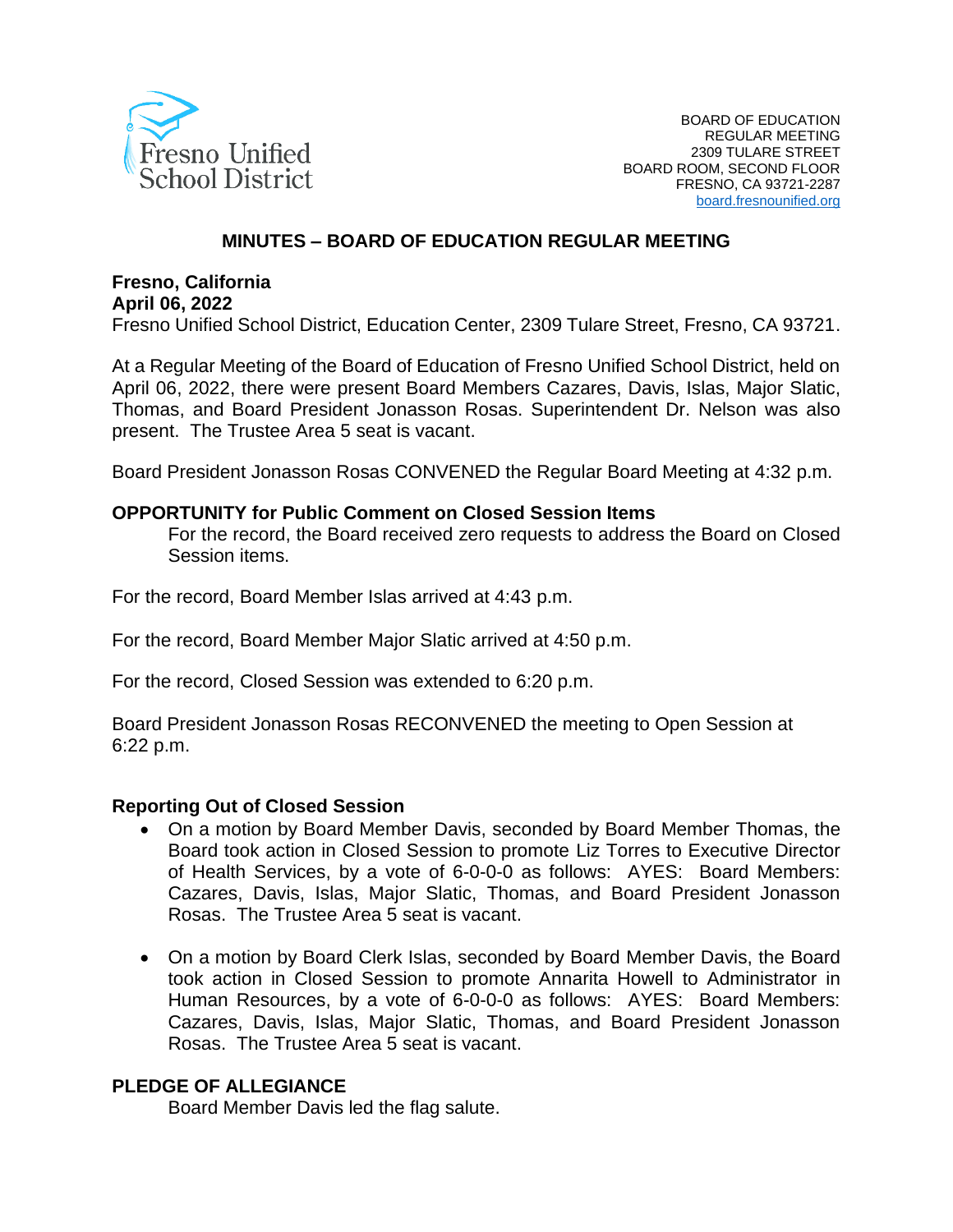## **HEAR Report from Superintendent**

- Recognized a press conference earlier in the day discussing the importance of our current and future investments in mental health supports and social emotional learning for our students. Superintendent shared that sadly, the second leading cause of death for students ages 10 - 14 nationally is suicide. Superintendent shared his gratitude for the Board's support and investments in our Department of Prevention and Intervention.
- Recognized April as Autism Awareness Month, Occupational Therapy Awareness Month, School Library Month and the Month and Week of the Young Child. Superintendent asked all to take some time to appreciate our staff who work in our libraries, our early learning staff and educators, our occupational therapists, and staff and educators who support our students receiving special education service. He encouraged all to celebrate our early learners, our students on the autism spectrum, and reading.
- Shared, Preschool registration started this week and our enrollment for Transitional Kindergarten and Kindergarten continues, including dual immersion opportunities. To learn more and enroll 3- and 4-year-old children in our free preschool programs head to our website at earlylearning.fresnounified.org, call 457-3416, or contact the appropriate neighborhood school.
- Congratulated Board Clerk Islas who was honored as a Woman of the Year by the Fresno City Council. Clerk Islas was recognized alongside all the women who have led the COVID-19 Equity project by District 3, with Trustee Davis also being honored as Woman of the Year by District 5.
- Recognized the cadets from Duncan High for marching more than 14 miles on March 20, 2022 in memory of the soldiers who died during the forced Bataan Death March during World War II. Twenty-eight of our Air Force Junior ROTC students started their march at 6:30 a.m., stopping along the way at the 9/11 memorial at Buchanan High School to pay their respects, spending part of their walk-in silence to focus on their purpose, and ending after 1:00 p.m.
- Thanked the FBI for selecting Roosevelt High School to bring forth their first FBI Youth Experience in California. Our students had the opportunity to learn directly from active FBI agents and practice skills in evidence collection, bomb threat response, SWAT response, and much more. Superintendent also thanked our Public Service Pathway team at Roosevelt for making this great real-world learning experience possible for our students.
- Thanked the Assistance League of Fresno for donating \$100 to each student at Roeding Elementary to shop at Burlington last month. Our students were able to get new shoes and clothes for school and we are all grateful.
- Shared ABC30's story highlighting our co-teaching inclusive classrooms at McLane High School. Shared his gratitude and the importance of our teams continually increasing meaningful inclusion opportunities for students of all abilities.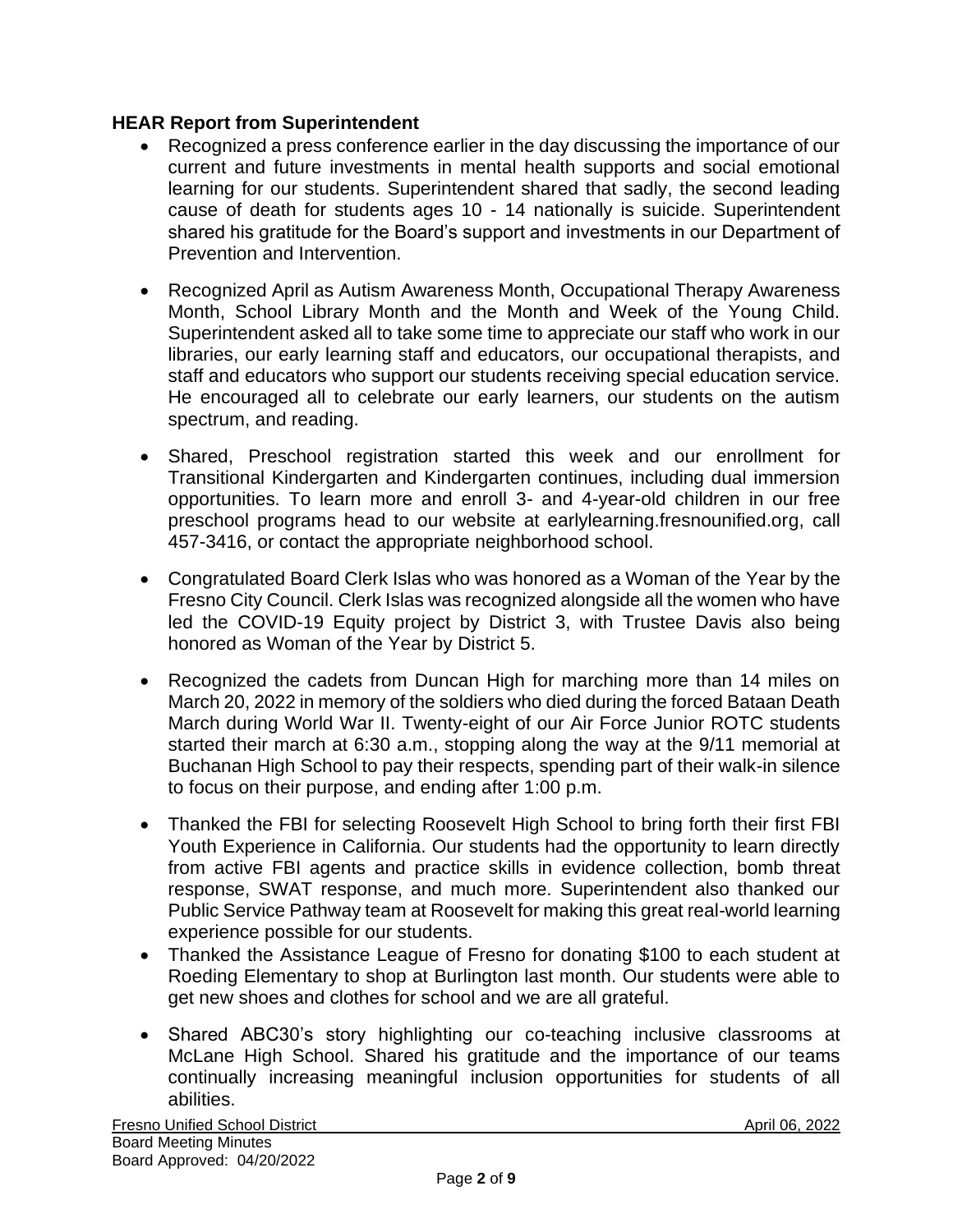### **OPPORTUNITY for Public Comment on Consent Agenda Items**

For the record, the Board received zero requests to address the Board on the Consent Agenda.

On a motion by Board Member Thomas, seconded by Board Member Major Slatic, the Consent Agenda, with the exception of Agenda Items A-7, A-13, and A-15, which were pulled for further discussion, was approved by a roll call vote of 6-0-0- 0, as follows: AYES: Board Members: Cazares, Davis, Islas, Major Slatic, Thomas, and President Jonasson Rosas. The Trustee Area 5 seat is vacant.

**ALL CONSENT AGENDA** items are considered routine by the Board of Education and will be enacted by one motion. There will be no separate discussion of items unless a Board member so requests, in which event, the item(s) will be considered following approval of the Consent Agenda. Pulled Consent Agenda Items will be considered for approval after the Conference/Discussion Agenda.

# **A. CONSENT AGENDA**

- **A-1, APPROVE Personnel List APPROVED as recommended.**
- **A-2, ADOPT Findings of Fact and Recommendations of District Administrative Board**

**ADOPTED as recommended**, the Findings of Fact and Recommendations of District Administrative Panels.

- **A-3, APPROVE Minutes from Prior Meeting APPROVED as recommended**, the draft minutes for the March 16, 2022 Regular Board meeting.
- **A-4, ADOPT Resolution Proclaiming April 2022 Autism Awareness Month ADOPTED as recommended**, a resolution proclaiming April 2022 as Autism Awareness Month.
- **A-5, ADOPT Resolution Proclaiming April 2022 Occupational Therapy Awareness Month**

**ADOPTED as recommended**, a resolution proclaiming April 2022 as Occupational Therapy Awareness Month.

**A-6, ADOPT Resolution 21-38 in Support of Full Day Transitional Kindergarten and Full Day Kindergarten Instruction and in Support of Applications to the California Preschool, Transitional Kindergarten and Full Day Kindergarten Facilities Grant Program**

**ADOPTED as recommended**, Resolution 21-38 declaring the district's support of full-day transitional kindergarten and full-day kindergarten instruction, as required to apply for funding under the State's Preschool, Transitional Kindergarten and Full Day Kindergarten Facilities Grant Program.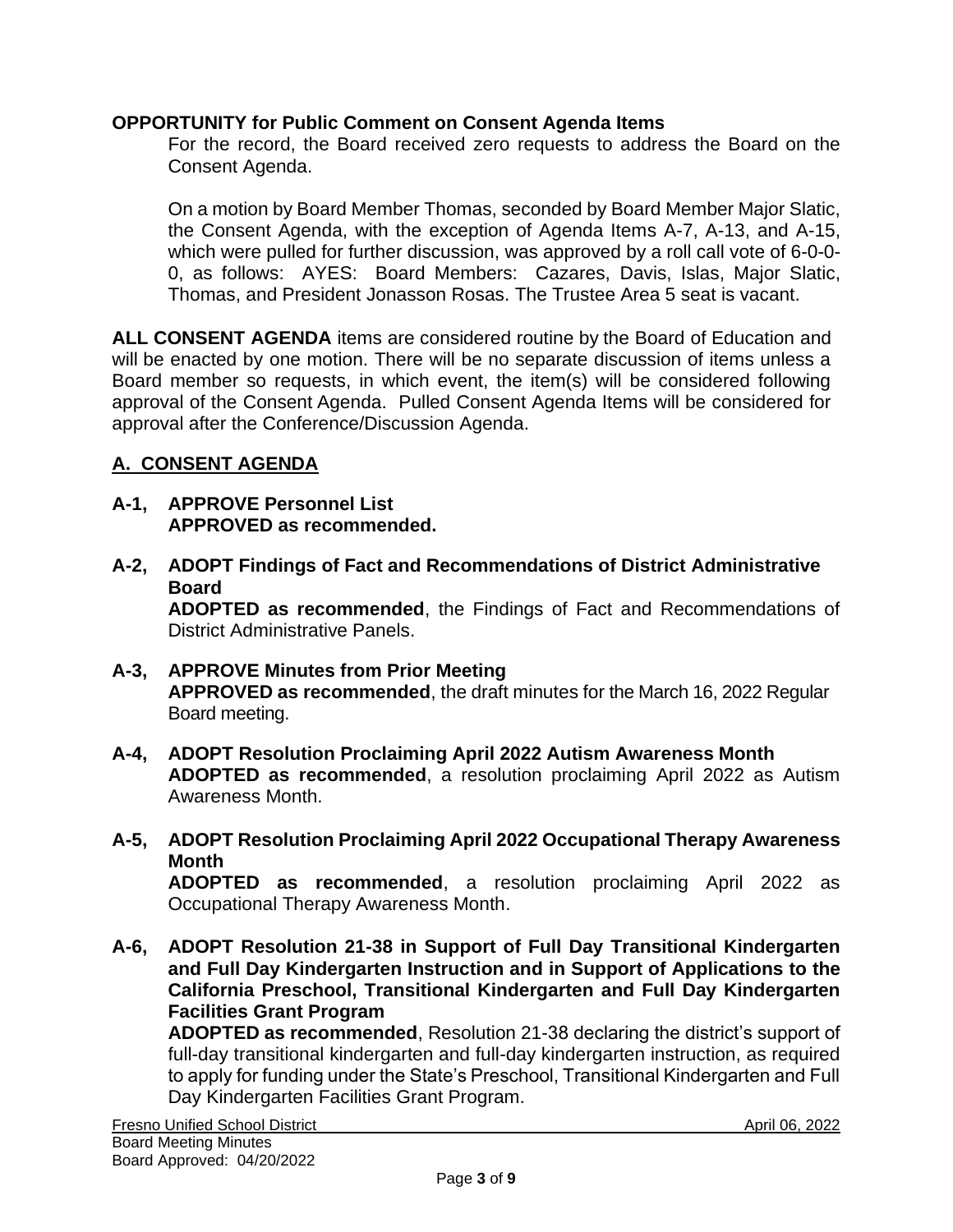### **A-7, APPROVE Employment Agreement for Dr. Natasha Baker, Chief Academic Officer**

**APPROVED as recommended**, An Oral Report on the Chief Academic Officer's salary and benefits is included for the Superintendent to present in open session as required by Government Code section 54953(c)(3). The term of the Chief Academic Officer's Employment Agreement begins on May 01, 2022 and continues through June 30, 2025 unless otherwise modified pursuant to law and/or the terms of the Employment Agreement.

For the record, Superintendent Dr. Nelson read a statement as follows:

Government Code section 54953(c)(3) of the Brown Act requires that this Board make an oral report in open session before taking final action on an employment agreement of a local agency executive such as the Chief Academic Officer. The oral report must summarize any recommended compensation including salary and/or fringe benefits.

Consistent with the requirement, the District provides the following oral summary of the salary and fringe benefits as set forth in the proposed agreement between the Fresno Unified School District and Dr. Natasha Baker as Chief Academic **Officer** 

Contract term:

- Effective May 01, 2022 through June 30, 2025. Annual salary of \$248,000.
- Paid medical, dental and vision insurance coverage on the same terms as with other management employees. Additional annual retirement payment equal to the maximum annual employee elective deferral which is \$20,500 for 2022.
- Auto/travel allowance of \$500 per month.
- Paid vacation at 20 days per year.
- Professional dues to ACSA, AERA, CAAASA, CALSA, and CAAPLE
- One-time \$10,000 relocation moving stipend.

That concludes the Board's report pursuant to Government Code section 54953(c)(3). I will now open this item for discussion and action.

On a motion by Board Member Thomas, seconded by Board Clerk Islas, Agenda Item A-7 was approved by a vote of 5-0-0-1 as follows: AYES: Board Members: Cazares, Davis, Islas, Thomas, and President Jonasson Rosas. ABSTENTION: Board Member Major Slatic did not vote. The Trustee Area 5 seat is vacant.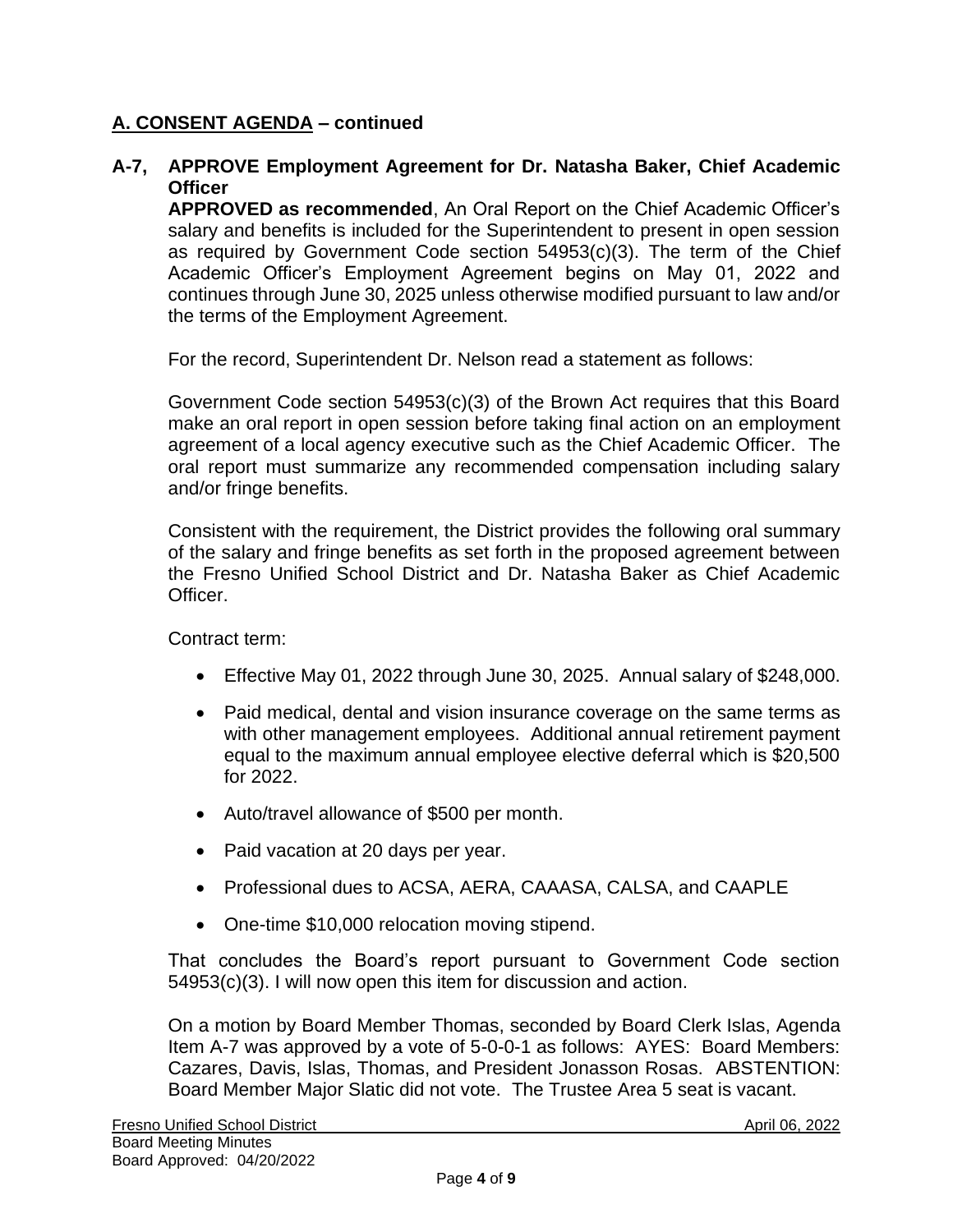## **A-8, APPROVE Agreement with ProSolve**

**APPROVED as recommended**, an agreement with ProSolve to provide more than 40 hours of QUEST course material for Fresno Unified teachers' use to help develop grade seven and grade eight students' social emotional skills and increase student engagement in Fresno Unified summer academy programs.

- **A-9, APPROVE Grant Application to the California Department of Food and Agriculture 2022 California Farm to School Incubator Grant Program APPROVED as recommended**, the submission of a grant application to the California Department of Food and Agriculture (CDFA) 2022 California Farm to School Incubator Grant Program.
- **A-10, APPROVE Award of Additional Vendors for Request for Qualifications 20-14, Professional Services – Construction Related Consultants APPROVED as recommended**, additional firms to the pool of qualified vendors previously approved under Request for Qualifications (RFQ) 20-14 in support of the district's new construction, modernization, modular, and deferred and general maintenance projects.

### **A-11, APPROVE Proposed Revisions for Board Policies**

**APPROVED as recommended**, proposed revisions for the following five (5) Board Policies (BP): BP 0410 Nondiscrimination in District Programs and Activities; BP 5131.2 Anti-Bullying; BP 6145 Extracurricular & Cocurricular Activities; BP 6145.2 Athletic Competition; and BP 6174 Education for English Learners.

### **A-12, APPROVE Proposed Board Meeting Dates for 2022/23 and 2023/24**

**APPROVED as recommended**, proposed Board of Education meeting dates for the 2022/23 and 2023/24 school years. These dates will not preclude either additions or changes any time throughout the year.

### **A-13, RATIFY Retiree Contract with Ralph Meza to Provide Extra Support to the Transportation Department**

**RATIFIED as recommended**, a contract with Ralph Meza, who retired as the district's Transportation Director in 2012.

For the record, Board Members had comments/questions pertaining to Agenda Item A-13. A summary is as follows: Commented item was not pulled due to a lack of confidence in the employee, or the proposal put forward by staff, but because working in the public sector we need to avoid items that might seem wrong. Chief of Operations Idsvoog was available to provide clarity.

On a motion by Board Member Davis, seconded by Board Clerk Islas, Agenda Item A-13 was approved by a vote of 5-1-0-0, as follows: AYES: Board Members: Davis, Islas, Major Slatic, Thomas, and Board President Jonasson Rosas. NOES: Board Member Cazares. The Trustee Area 5 seat is vacant.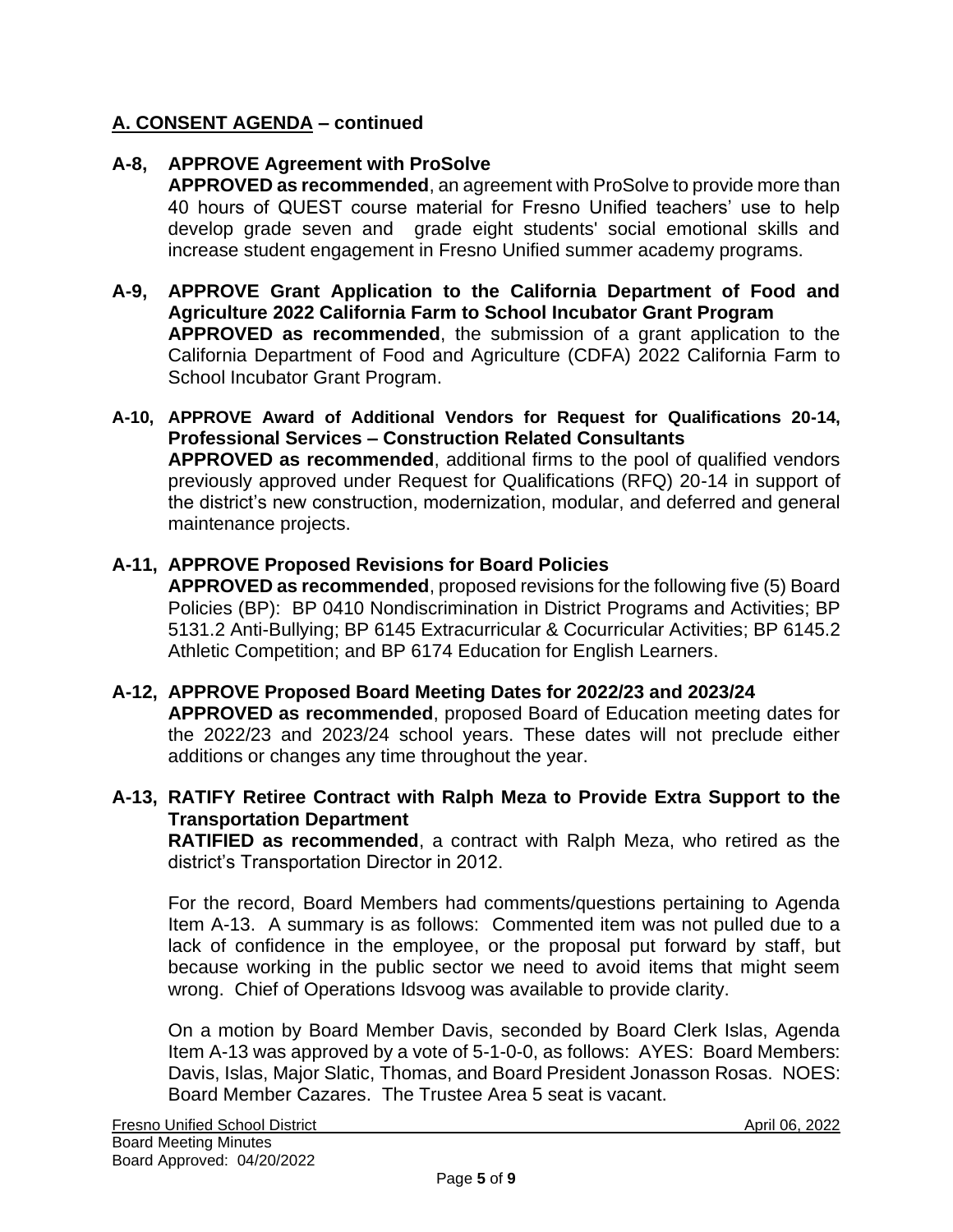- **A-14, RATIFY an Agreement between Fresno Unified School District Early Learning Department and Fresno County Superintendent of Schools RATIFIED as recommended**, an agreement between Fresno Unified School District Early Learning Department and Fresno County Superintendent of Schools from September 01, 2021, through September 30, 2024.
- **A-15, RATIFY an Agreement between Fresno Unified School District and Fresno Economic Opportunities Commission**

**RATIED as recommended**, an Agreement between Fresno Unified School District Early Learning Department and Fresno Economic Opportunities Commission. The 5-year grant will fund 134 placements for children at five Fresno Unified Preschool sites, providing enhanced services for children and families in the community.

For the record, Board President Jonasson Rosas read a statement as follows:

"Agenda Item A-15 on tonight's Consent Agenda contains a ratification of an agreement between Fresno Unified School District and the Fresno Economic Opportunities Commission (EOC) regarding a 5-year grant. I was previously employed with the Fresno EOC which is a nonprofit corporation. I did not participate in making this agreement related to this grant, but because of my previous employment with Fresno EOC I have a remote financial interest in these prior agreements. Therefore, consistent with my prior recusals relating to Fresno EOC and in the interest of full transparency, I am abstaining from this vote pursuant to Board Bylaw 9270."

On a motion by Board Member Thomas, seconded by Board Clerk Islas, Agenda Item A-15 was approved by a vote of 5-0-1-0, as follows: AYES: Board Members: Cazares, Davis, Islas, Thomas, and Major Slatic. ABSTENTION: Board President Jonasson Rosas. The Trustee Area 5 seat is vacant.

- **A-16, RATIFY Grant Application to the No Kid Hungry Grant Opportunity RATIFIED as recommended**, submission of a grant application to the No Kid Hungry Grant Opportunity.
- **A-17, RATIFY Memorandum of Understanding and Independent Contractor Services Agreement between Fresno Adult School and the San Joaquin Valley College of Law to Implement the 2021-2023 Citizenship Assimilation Grant through September 30, 2023**

**RATIFIED as recommended**, a Memorandum of Understanding (MOU) and an Independent Contract Services Agreement between Fresno Adult School and San Joaquin College of Law to implement the 2021-2023 Citizenship and Assimilation Grant Program.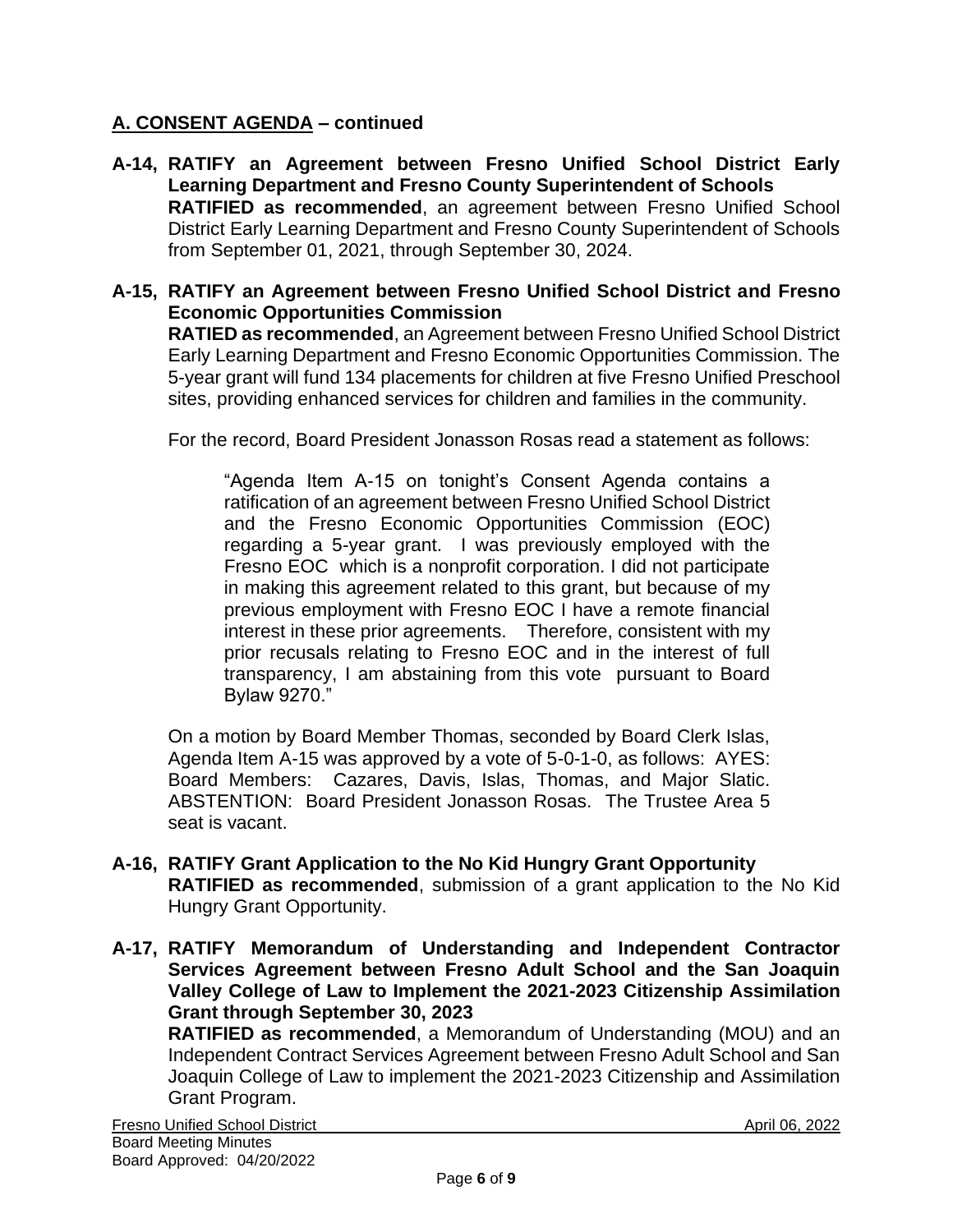# **A-18, RATIFY Change Orders**

**RATIFIED as recommended**, information on Change Orders for the following projects: Bid 21-11, Edison High School Gymnasium Addition, Change Order 8 presented for ratification \$18,379; and, Bid 21-48 Section A, Playground Equipment Replacement at Gibson, Thomas, and Turner Elementary Schools, Change Order 1 presented for ratification \$14,064.

### **A-19, RATIFY Purchase Orders from January 01, 2022 through January 31, 2022 RATIFIED as recommended**, information on purchase orders issued from January 01, 2022 through January 31, 2022. For the reported dates, no purchase orders are identified that may present a potential conflict of interest for an individual Board member.

# **B. CONFERENCE/DISCUSSION AGENDA**

### **B-20, PRESENT and DISCUSS the 2022/23 Strategic Budget Development**

### **OPPORTUNITY for Public Comment on Agenda Item B-20**

For the record, the Board received zero requests to address the Board on Agenda Item B-20.

For the record, Board Members had comments/questions pertaining to Agenda Item B-20. A summary is as follows: Requested clarity as to the solar project cost verses savings and asked if the district at any point will receive a micro analysis. Requested clarity regarding the ground maintenance workers and if one FTE will be added to each comprehensive high school. Requested clarity as to what the number of ground maintenance workers was before the addition of the 9.1 FTE referenced in the presentation. Commented on the number of maintenance workers the district has in comparison to another school district. Requested clarity pertaining to the Compressed Natural Gas (CNG) busses as follows: do they look the same, is licensing the same, is there a change to maintenance, how many are in the district fleet, and what is the age of the oldest CNG bus in fleet. Requested clarity as to why the district is not growing our own referees. Requested clarity as to the high school counselor caseload. Expressed appreciation for some of the changes taking place in Transportation, Facilities, and Mobile Maintenance. Requested clarity as to student meals specifically food and packaging. Requested the consideration of a tasting panel made up of different ethnicity of students, staff, and community members. Requested clarity as to if the district has a system in place to provide clothes and school supplies to our most vulnerable students. Requested clarity as to frequency students may avail themselves of the supplies. Requested clarity as to services for students aging out of district programs. Requested clarity as to if the district helps with housing of students aging out of the system.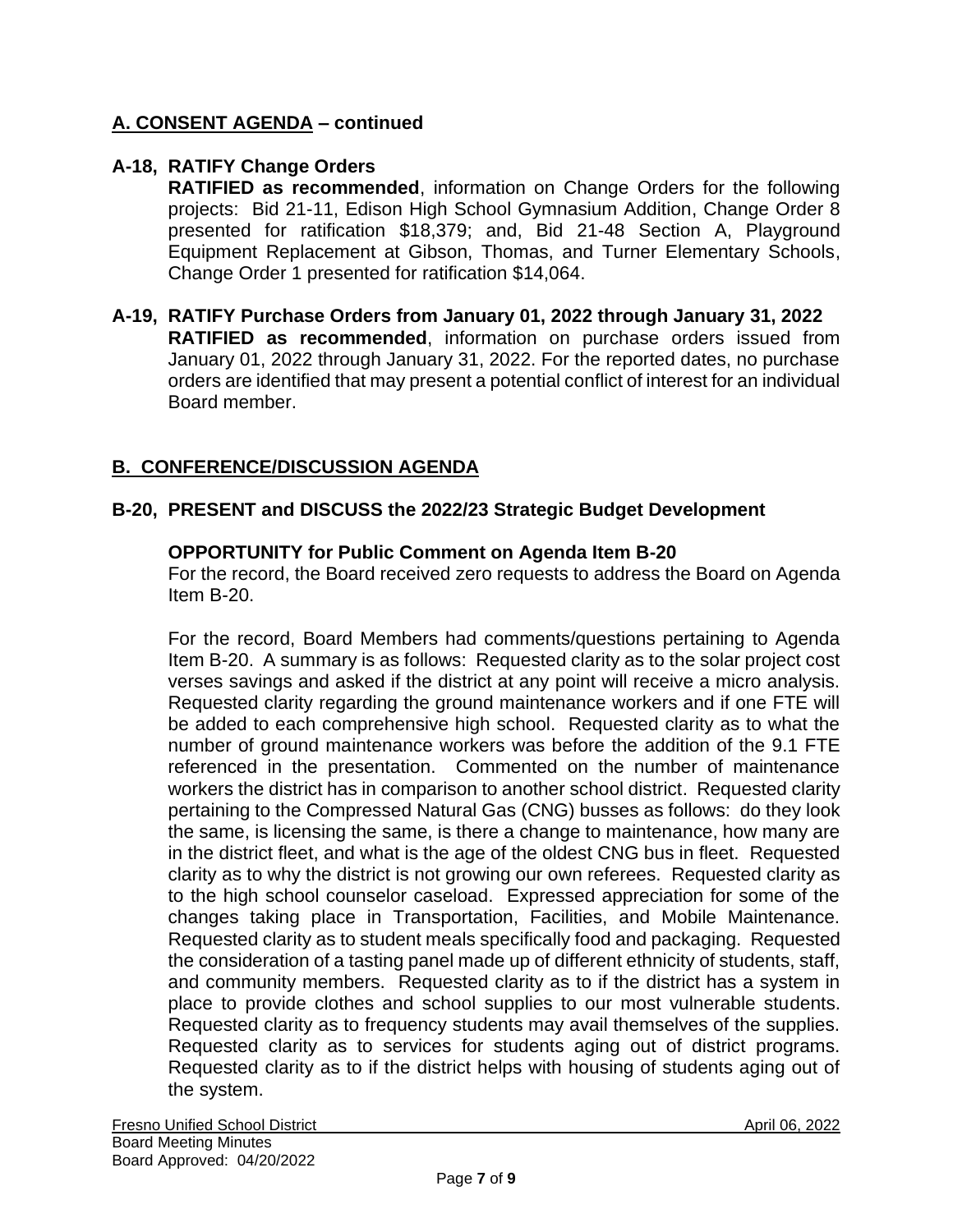# **B. CONFERENCE/DISCUSSION AGENDA - continued**

Requested clarity as to if laundry services are provided to students. Requested clarity as to if the district has an opportunity to leverage resources to use school parking lots in support of homeless families. Requested the district to look to adding more resources to the Visual and Performing Arts program (VAPA) and requested information pertaining to what VAPA supports are in the area of early and adult education. Requested clarity as to eighth graders attending camp. Requested clarity as to what the teacher artist residency program looks like. Requested clarity as to instrument replacement costs, and if usage is declining. Requested the district to consider maintaining the wellness hubs long-term. Requested the district to consider adding additional resources to the Indian Services Office. Requested the district to consider adding additional resources to support work orders. Provided information for the Assistance League. Requested clarity as to how Cambridge will be supported with a science lab and library. Requested clarity as to the amount the district is reimbursed for student meals. Requested clarity as to what products are in the student hygiene kits and if students are provided a variety of offerings. Requested the district conduct a carpet assessment at sites. Requested musical instruments be provided to students in younger grades. Commented on the need for swim instructors, lifeguards, and coaches. Staff were available to provide clarity as follows: Bryan Wells, Karin Temple, Amanda Harvey, Ambra O'Connor, and Kim Mecum.

# **C. RECEIVE INFORMATION & REPORTS**

For the record, the Board was in receipt of eight (8) items as follows:

- **C-21, RECEIVE the California School Employees Association - Chapter 125 Initial Proposal to Fresno Unified School District for the 2022-2023 Reopener Agreement**
- **C-22, RECEIVE the California School Employees Association - Chapter 143 Initial Proposal to Fresno Unified School District for the 2022-2023 Reopener Agreement**
- **C-23, RECEIVE the Fresno Area Substitute Teacher Association – SEIU Chapter 521 Initial Proposal to Fresno Unified School District for the 2022-2025 Successor Agreement**
- **C-24, RECEIVE the Service Employees International Union - Chapter 521 Initial Proposal to Fresno Unified School District for the 2022-2025 Successor Agreement**
- **C-25, RECEIVE the Fresno Unified School District Initial Proposal to California School Employees Association, Chapter 125 for the 2022-2023 Reopener Agreement**